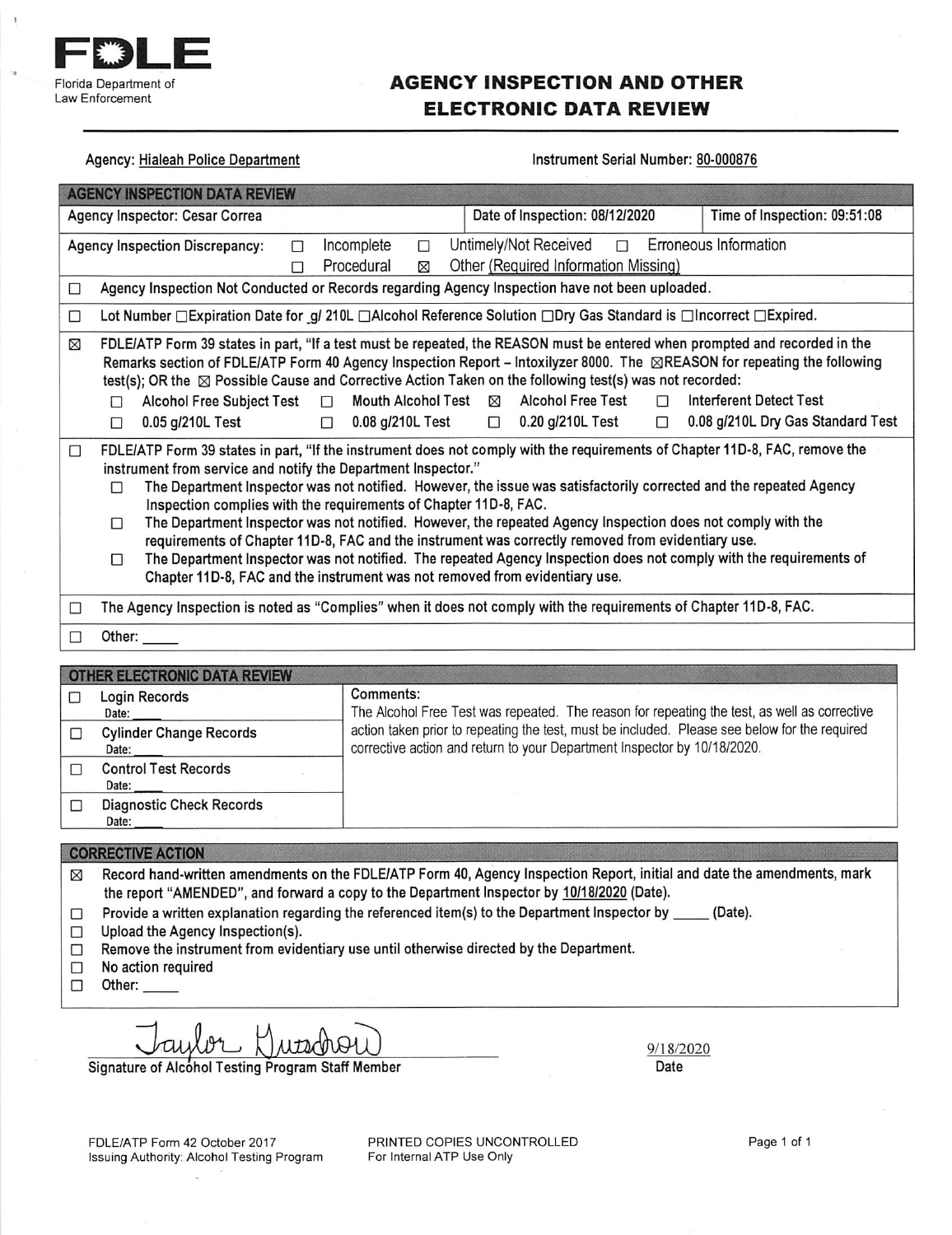# AMENDED<br>Florida Department of Law Enforcement **Alcohol Testing Program**

## AGENCY INSPECTION REPORT - INTOXILYZER 8000

Agency: HIALEAH PD Time of Inspection: 09:51

Date of Inspection: 08/12/2020

Serial Number: 80-000876 Software: 8100.27

| Check or Test                               | <b>YES</b> | <b>NO</b> |
|---------------------------------------------|------------|-----------|
| Date and/or Time Adjusted                   |            |           |
|                                             |            | <b>No</b> |
| Diagnostic Check (Pre-Inspection): OK       |            |           |
|                                             | Yes        |           |
| Alcohol Free Subject Test: 0.000            |            |           |
|                                             | Yes        |           |
| Mouth Alcohol Test: Slope Not Met           |            |           |
|                                             | Yes        |           |
| Interferent Detect Test: Interferent Detect |            |           |
|                                             | Yes        |           |
| Diagnostic Check (Post-Inspection): OK      |            |           |
|                                             | Yes        |           |

| Alcohol Free<br>Test<br>(g/210L) |  |       | $0.05g/210L$ Test<br>(q/210L)<br>Lot#:201910D<br>Exp: $10/22/2021$ | $0.08q/210L$ Test<br>(q/210L)<br>Lot#:201908B<br>Exp: 08/07/2021 | $0.20g/210L$ Test<br>(g/210L)<br>Lot#:201902C<br>Exp: $02/20/2021$ | $0.08$ g/210L<br>Dry Gas Std Test<br>(g/210L)<br>Lot#:1224982<br>Bxp: 10/31/2022 |
|----------------------------------|--|-------|--------------------------------------------------------------------|------------------------------------------------------------------|--------------------------------------------------------------------|----------------------------------------------------------------------------------|
| <b>INT</b>                       |  | 0.000 | 0.047                                                              | 0.078                                                            | 0.196                                                              | 0.079                                                                            |
|                                  |  | 0.000 | 0.046                                                              | 0.078                                                            | 0.197                                                              | 0.079                                                                            |
|                                  |  | 0.000 | 0.047                                                              | 0.078                                                            | 0.198                                                              | 0.078                                                                            |

Number of Simulators Used: 5

**Remarks:** 

00: Interferent Detect.

HOOKED UP INCORRECT SIMULATOR, RETEST USING CORRECT SIMULATOR 1 08-12-2020

The above instrument complies (X) does not comply (

) with Chapter 11D-8, FAC.

I certify that I hold a valid Florida Department of Law Enforcement Agency Inspector Permit and that I performed this finspection in accordance with the provisions of Chapter 11D-8, FAC. <u>#1614</u> CESAR CORREA

Signature and Printed Name